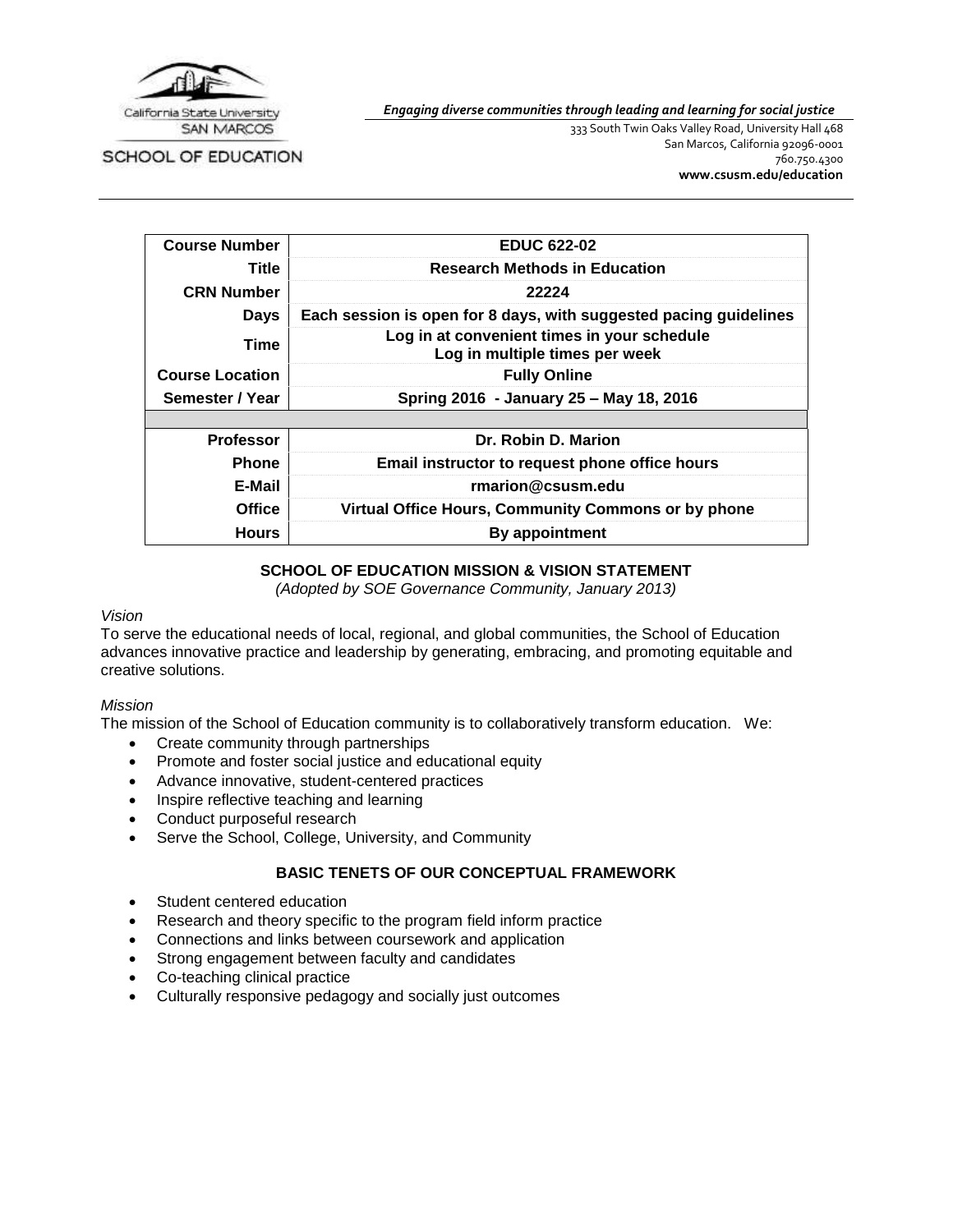# **TABLE OF CONTENTS -**

| <b>COURSE DESCRIPTION</b>                                                    |  |
|------------------------------------------------------------------------------|--|
|                                                                              |  |
|                                                                              |  |
|                                                                              |  |
|                                                                              |  |
|                                                                              |  |
|                                                                              |  |
|                                                                              |  |
|                                                                              |  |
|                                                                              |  |
|                                                                              |  |
|                                                                              |  |
|                                                                              |  |
|                                                                              |  |
|                                                                              |  |
|                                                                              |  |
|                                                                              |  |
|                                                                              |  |
|                                                                              |  |
|                                                                              |  |
|                                                                              |  |
|                                                                              |  |
|                                                                              |  |
|                                                                              |  |
|                                                                              |  |
|                                                                              |  |
|                                                                              |  |
|                                                                              |  |
|                                                                              |  |
|                                                                              |  |
| PSLO 3: INTEGRATE RESEARCH/GRADUATE WRITING ASSESSMENT REQUIREMENT (GWAR) 14 |  |
|                                                                              |  |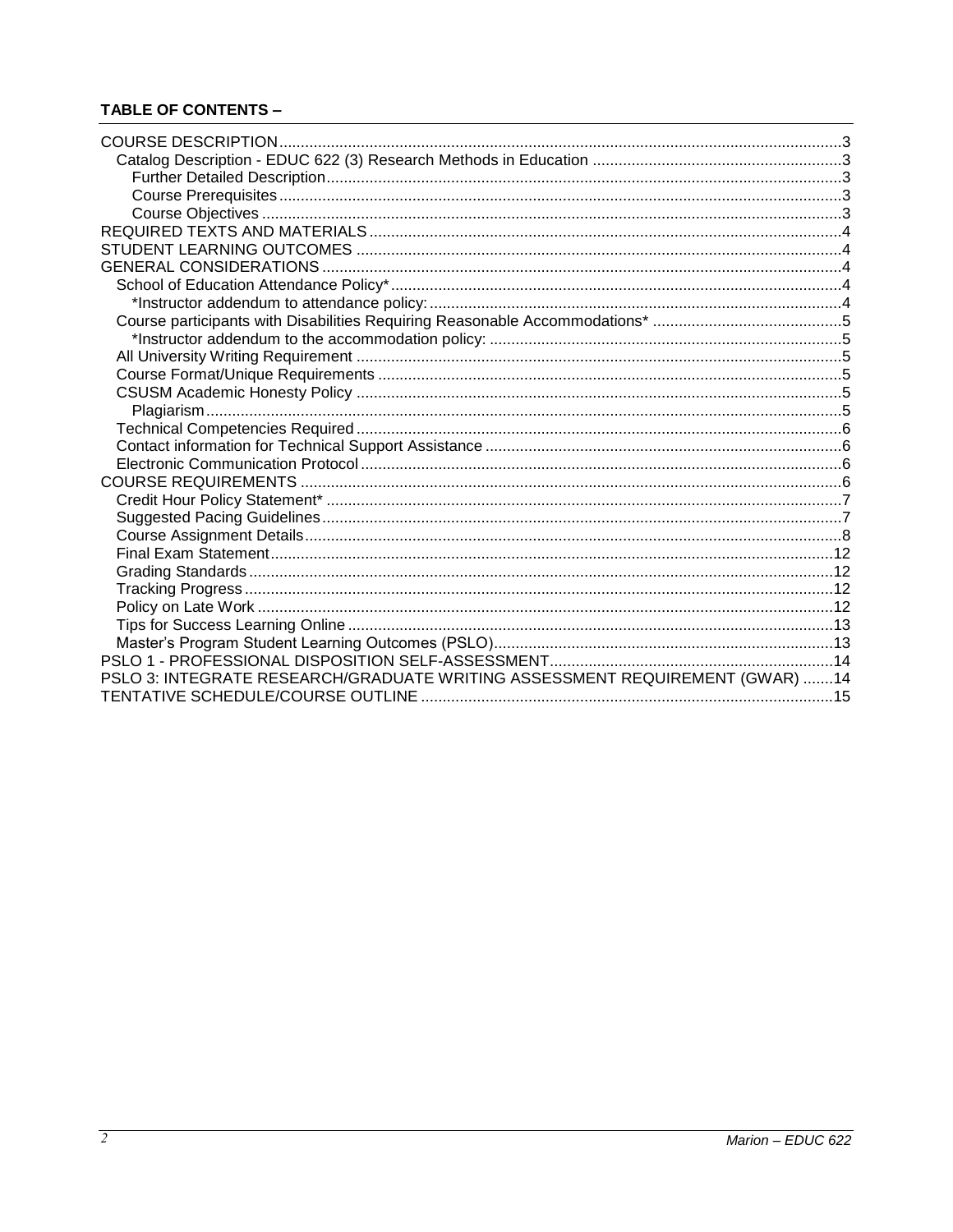### **COURSE DESCRIPTION**

### <span id="page-2-1"></span><span id="page-2-0"></span>**Catalog Description - EDUC 622 (3) Research Methods in Education**

A core course designed to introduce educational practitioners to the fields of educational research and evaluation. Explores quantitative and qualitative methods of designing and conducting research and evaluation in the context of classroom settings. Further examines measurement, assessment, common statistical techniques, and methods for critiquing research and program evaluation studies

#### <span id="page-2-2"></span>**Further Detailed Description**

Course participants will explore quantitative, qualitative and mixed methods of conducting research, while developing a critical eye for high caliber research. We will explore ways to incorporate educational research into one's everyday practice. The goal is to become confident creators of knowledge as well as discerning consumers of research. In addition to laying a foundation of inquiry, students will apply what they learn through completing and writing up a mini-study.

The mini-study may serve as practice or as a pilot for development of the culminating MA thesis or project for students who have identified a focus, and those individuals will need to consult with a Committee Chair. While students do not complete a Master's Thesis/Project during this semester, each participant will have practice drafting a brief research proposal to discuss with a potential Chair. The mini-study alternatively may address an action plan we will develop as part of a Program Student Learning Outcome (PSLO) requirement for this course, or just address a concern in one's practice that an individual is interested in addressing.

#### <span id="page-2-3"></span>**Course Prerequisites**

Enrollment in a Master's Program

#### <span id="page-2-4"></span>**Course Objectives**

This course is designed to develop skills and knowledge about educational research practices followed by application of that skill and knowledge to an actual research mini-study. After completing this course participants should be able to:

- *Participate as a scholar in* **individual, small group and large group activities** relevant to critiquing, conducting, writing up, and publishing educational research, as developed in the **Scholarly Research Practices Assignment.**
- *Use systematic research practices and procedures* to identify an issue, craft a research question, search the literature, plan appropriate methodology, address Human Subjects concerns, collect and analyze data or outline a project and determine implications of a research study, as practiced in the practitioner research mini-study for the **Scholarly Research Practices Assignment***.*
- *Demonstrate expertise in one-on-one Peer Review* by responding to early of drafts of written work by peers, as learned through the **Peer Review Assignment**.
- *Employ a well-trained critical eye to critique published research* by looking into the credentials of a researcher, determining the impact of the research on the field, ascertaining if appropriate research procedures were employed, and discerning whether the conclusions made flow from the data presented, as developed in an Article Review for the **Peer Review Assignment**.
- *Demonstrate knowledge of elements of a research write-up / article* and ways to articulate each element using APA format, as practiced in the **Writing Up Research Assignment.**
- *Write up research in a scholarly manner by describing the research process utilized, findings/outcomes, and implications*, as practiced when writing a draft Research Article for a ministudy in the **Writing Up Research Assignment.**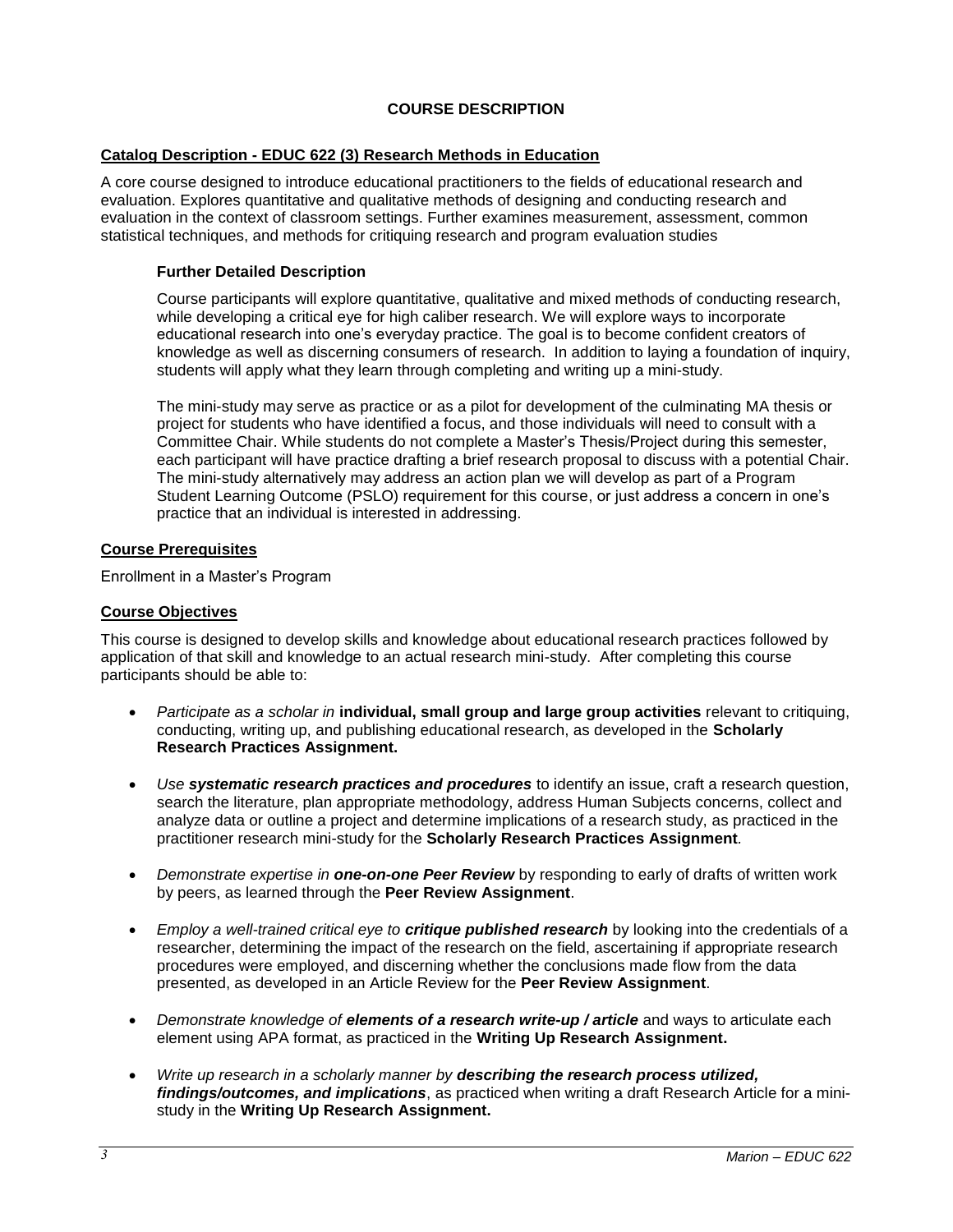#### **REQUIRED TEXTS AND MATERIALS**

<span id="page-3-0"></span>The textbooks are an important source of course content, and are an integral part of most sessions, so should be obtained prior to week one of the course.

Booth, W.C., Colomb, G.G. & Williams, J.M. (2008). *The Craft of Research, Third Edition*, Chicago, IL: The University of Chicago Press.

Hubbard, R.S. & Power, B.M. (2012). *Living the questions: A guide for teacher researchers*, 2<sup>nd</sup> Ed., Portland, Maine: Stenhouse Publishers.

Articles / websites / videos on various course topics are required reading/watching/browsing and will be linked in the course shell. Speak with the instructor about helpful reading strategies if assigned materials are taking too long, or if you need a reading accommodation.

#### **Recommended APA Text / Websites**

American Psychological Association*.* (2010). *Publication manual of the American Psychological Association, Sixth Edition.* Washington, DC: APA.

Most American Psychological Association (APA) style is accessible on the APA website at: <http://www.apastyle.org/index.aspx>

The Purdue OWL site is very rich in resources: <http://owl.english.purdue.edu/owl/resource/560/01/>

Cornell University Library offers formatting advice: <http://www.library.cornell.edu/resrch/citmanage/apa>

Various websites offer automated citation builders as well, but beware of the downloads that come with them, and double check the style and format to avoid errors.

#### **STUDENT LEARNING OUTCOMES**

<span id="page-3-1"></span>This Master's level research methods course is designed to increase awareness, knowledge and skills related to educational research. This will occur using structured activities in individual, large/whole group and small groups to both learn about and apply systematic research practices. Class participants will have the necessary foundation for critiquing and systematically engaging in research to improve schooling and classroom practices toward eventually completing a Master's Thesis or Project and beyond. The systematic research process is a way of making meaning in whatever future undertakings course participants may engage, as it is a fundamental skill that is applicable in multiple contexts.

#### **GENERAL CONSIDERATIONS**

#### <span id="page-3-3"></span><span id="page-3-2"></span>**School of Education Attendance Policy\***

Due to the dynamic and interactive nature of courses in the School of Education, all course participants are expected to attend all classes and participate actively. At a minimum, course participants must attend more than 80% of class time, or s/he may not receive a passing grade for the course at the discretion of the instructor. Individual instructors may adopt more stringent attendance requirements. Should the course participant have extenuating circumstances, s/he should contact the instructor as soon as possible. *(Adopted by the COE Governance Community, December, 1997).*

#### <span id="page-3-4"></span>**\*Instructor addendum to attendance policy:**

In an online environment there is flexibility in time and space, and therefore all course sessions must be completed. **Notify the instructor to negotiate modified deadlines for extenuating circumstances BEFORE missing activities/assignments**. Your voice and perspective are critically important to the learning of your classmates!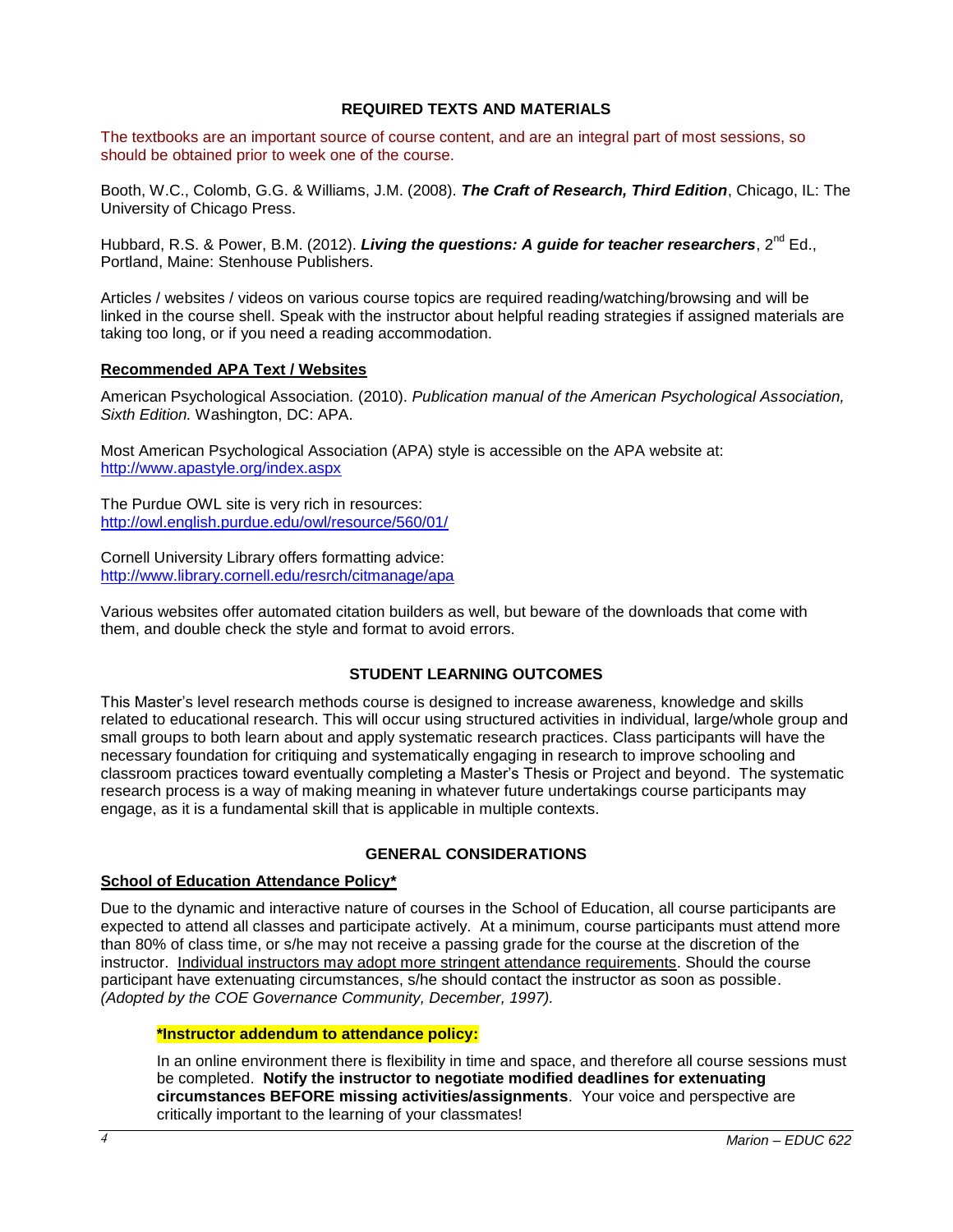#### <span id="page-4-0"></span>**Course participants with Disabilities Requiring Reasonable Accommodations\***

Course participants with disabilities who require reasonable accommodations must be approved for services by providing appropriate and recent documentation to the Office of Disabled Student Services (DSS). The Office of Disabled Student Services (DSS) is located within Craven Hall in Suite 4300. The DSS staff are available for both walk-in and scheduled appointments Monday through Friday from 8:00 a.m. to 5:00 p.m. Individuals wishing to call DSS can do so by dialing (760) 750-4905 or (760) 750-4909 (TTY) and our fax number is (760) 750-3445. Email inquiries can be sent to **[dss@csusm.edu](mailto:dss@csusm.edu)**. Course participants authorized by DSS to receive reasonable accommodations should talk with their instructor immediately to put accommodations in place in a means that insures privacy.

### <span id="page-4-1"></span>**\*Instructor addendum to the accommodation policy:**

Please discuss the need for accommodations with the instructor at the earliest possible time to ensure success in this course. As an instructor with a disability herself, she is enthusiastic about creating the best possible learning environment for students.

### <span id="page-4-2"></span>**All University Writing Requirement**

The CSUSM writing requirement will be met in three primary ways for this course. All forum posts are prepared in a written/structured format and contribute to the writing requirement. The Article Review contains additional tightened text that is a part of the required 2500 words. The final 5 section Research Article rounds out completion of the writing requirement.

### <span id="page-4-3"></span>**Course Format/Unique Requirements**

The class will be conducted online in its entirety with no face-to-face meetings. All contact with the instructor will be electronic or by phone. It therefore requires development of skills using course management tools in Moodle. All or part of assignments will be shared in the online environment with some or all of the course participants.

### <span id="page-4-4"></span>**CSUSM Academic Honesty Policy**

Course participants will be expected to adhere to standards of academic honesty and integrity, as outlined in the Student Academic Honesty Policy. All assignments must be original work. All ideas/materials that are borrowed from other sources must have appropriate references/citations to the original sources. Any quoted material should give credit to the source and be punctuated with quotation marks.

Course participants are responsible for honest completion of their work. There will be no tolerance for infractions. If you believe there has been an infraction by someone in the class, please bring it to the instructor's attention. The instructor reserves the right to discipline any course participant for academic dishonesty in accordance with the general rules and regulations of the university. Disciplinary action may include the lowering of grades and/or the assignment of a failing grade for an exam, assignment, or the class as a whole. Incidents of Academic Dishonesty will be reported to the Dean of Students. Sanctions at the University level may include suspension or expulsion from the University.

[http://www.csusm.edu/policies/active/documents/Academic\\_Honesty\\_Policy.html](http://www.csusm.edu/policies/active/documents/Academic_Honesty_Policy.html)

### <span id="page-4-5"></span>**Plagiarism**

It is expected that each course participant will do his/her own work, and contribute equally to group projects and processes. Plagiarism or cheating is unacceptable under any circumstances. If you are in doubt about whether your work is paraphrased or plagiarized see the Plagiarism Prevention for Students website **<http://library.csusm.edu/plagiarism/index.html>**. If there are questions about academic honesty, please consult the University catalog.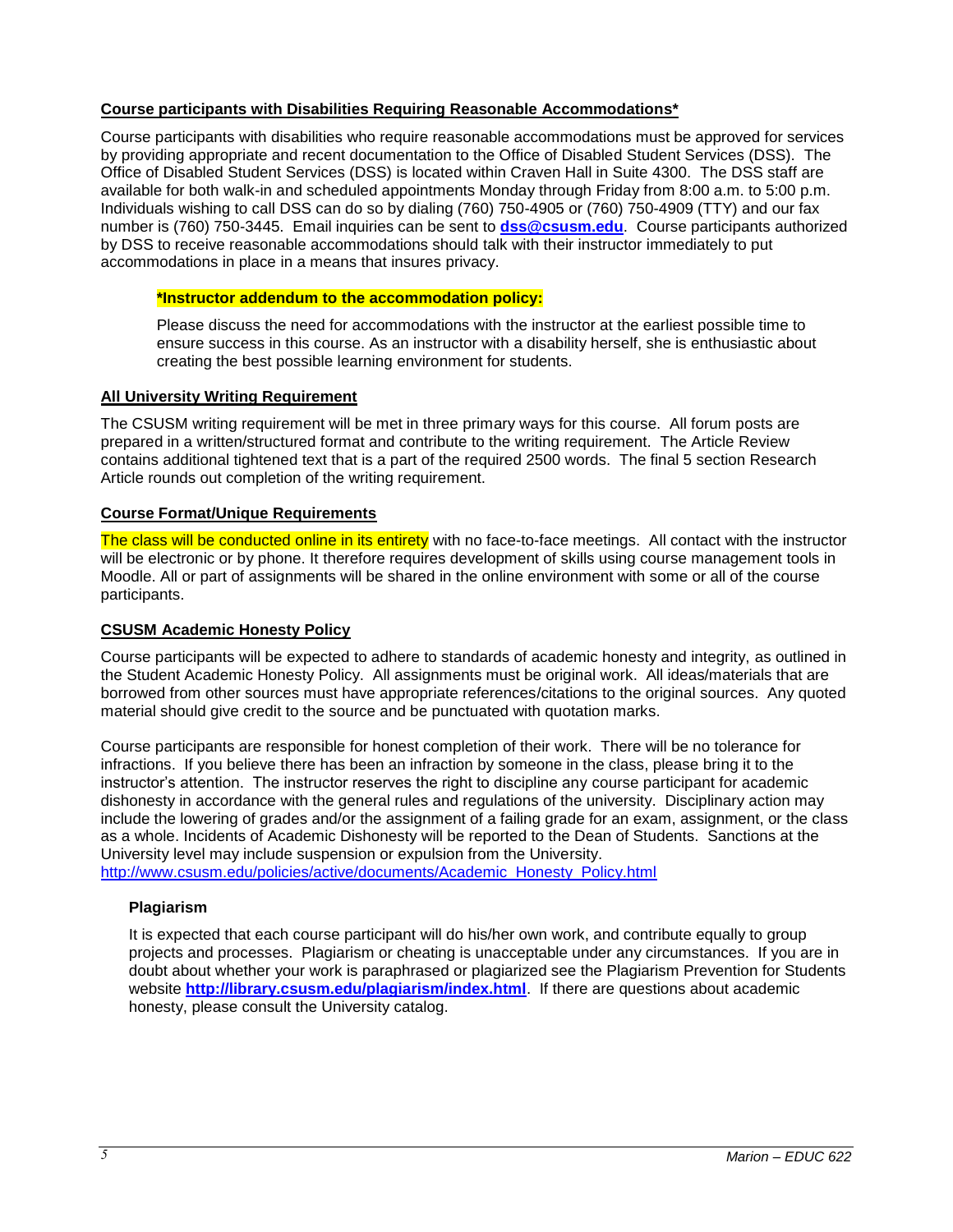### <span id="page-5-0"></span>**Technical Competencies Required**

Students need full functionality within the Cougar Course environment. If personal technology does not meet required speeds/standards, students may need to update their hardware or software, or complete course sessions in on-campus technology laboratories. Links are provided in Session Zero and the Course Header to update necessary applications. Firefox is the most functional web browser for Cougar Courses, and should be updated to the latest version.

# **Use of Technology**

Course participants are expected to demonstrate competency in the use of various forms of technology (i.e. word processing, electronic mail, Moodle, use of the Internet, and/or multimedia presentations). Specific requirements for course assignments with regard to technology are at the discretion of the instructor. Keep a digital copy of all assignments and posts as a backup in the event of a Course Management System malfunction (Moodle in Cougar Courses). All assignments will be submitted online.

### <span id="page-5-1"></span>**Contact information for Technical Support Assistance**

The Student Tech Help Desk (STH) is located directly outside of Kellogg 2000, which is an open computer lab with 92 computer stations (with both Macs and PCs). Employees of the STH are available to assist you as you get familiarized with the campus technology. Please stop by if you have any questions. Cougar Courses Support:<http://www.csusm.edu/sth/support/cougarcourses/index.html> IT for Students:<http://www.csusm.edu/iits/students/index.html>

### <span id="page-5-2"></span>**Electronic Communication Protocol**

Student interaction and collaboration are built into the fabric of this course, must be undertaken appropriately. Electronic correspondence is a part of a professional communication repertoire. As part of this coursework you may need to contact a colleague using an e-mail or online message, post and respond in forums, and peer review classmates' work. Online communication has its own nuances and etiquette. For example, electronic messages sent in all upper case (or lower case) letters, with major typos, or slang may communicate more than you originally intended. Please be mindful of all e-mail and on-line discussion messages you send to your colleagues, to faculty members in the School of Education, or to persons within the greater educational community. All electronic messages should be crafted with professionalism and care. Things to consider: Would I say in person what this electronic message says? How might this message be misconstrued? Does this message represent my most professional self? If there is ever a concern with an electronic message sent to you, please talk with the author directly in order to correct any confusion.

### **COURSE REQUIREMENTS**

<span id="page-5-3"></span>There is no substitute for actually jumping in with both feet and "doing" what you are learning, so we will be putting into practice what we are learning. Each of the three assignments moves us along in our research endeavor, and when all class activities are summed they will result in a completed mini-research study written up in the form of a draft research article.

The three assignments are:

- **60 points – Scholarly Research Practices Assignment**
- **60 points – Peer Review Assignment**
- **60 points – Writing Up Research Assignment 180 points – Total Points Possible**

NOTE: As adjustments are made to the course in response to student learning needs, this total may vary, but each of the three assignments will still be one third of the final grade.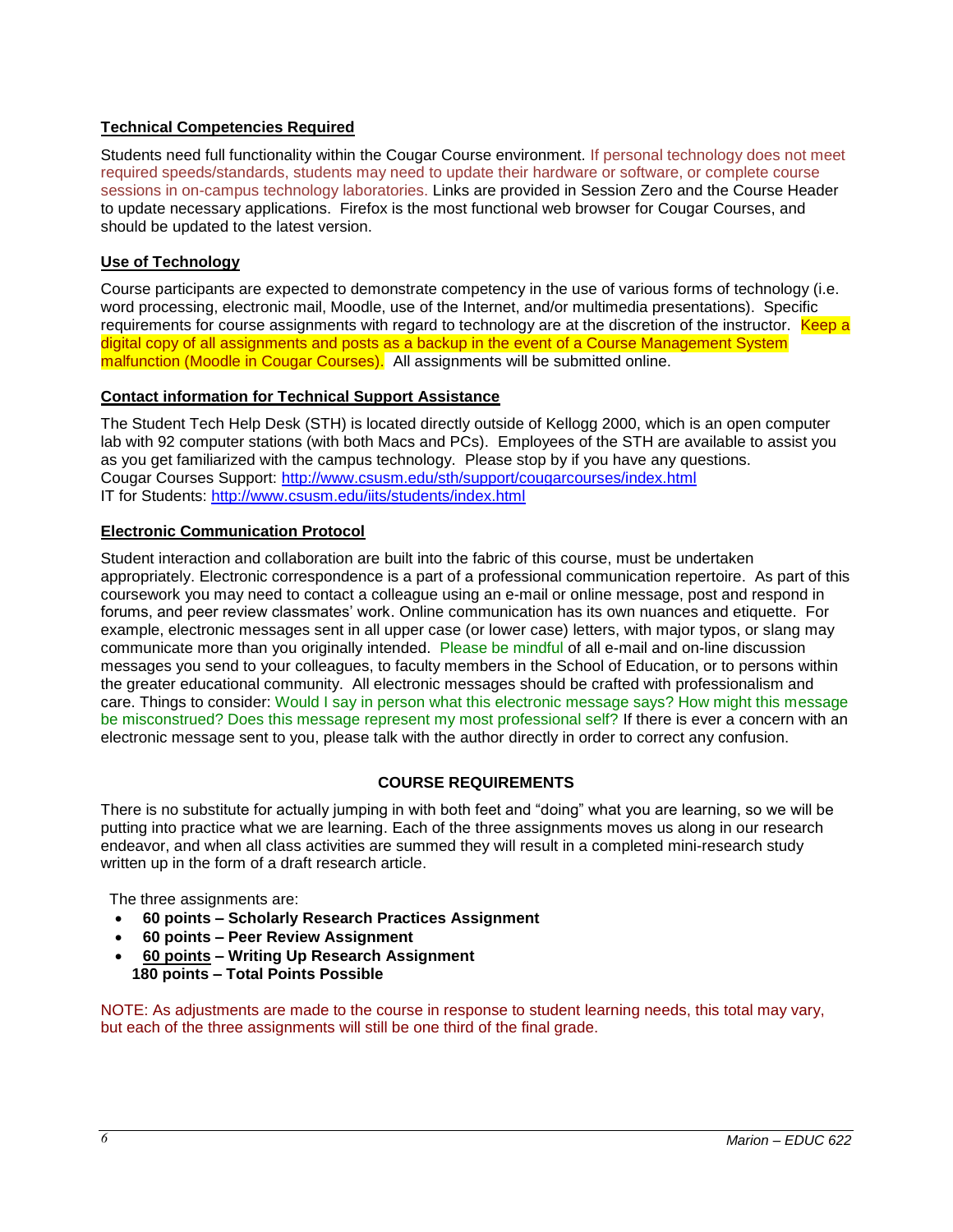### <span id="page-6-0"></span>**Credit Hour Policy Statement\***

National accreditation agencies set required course time standards, and allocate 9 hours per week for a three-unit course (3 in class, 6 outside class). It is helpful to clarify that time commitment in an online environment, as the boundaries between 'in' and 'out' of class are somewhat blurred. Below is an allocation of times you should expect to spend in/outside of the online environment on various course activities as an individual, in small groups, and in large groups to complete this course successfully.

- **Individual approximately three hours/week**
- **Large groups approximately three hours per week**
- **Small group approximately three hours per week**

*\* If you are noticing that you need more time, please contact the instructor for time management strategies and/or adjustments to the course. Please do not wait until you are behind!*

### <span id="page-6-1"></span>**Suggested Pacing Guidelines**

As we rethink the boundaries between 'going to class' and completing 'outside of class' work, we look to students who are successful learning online to see how we might make the most of this course. Students who learn effectively in the online learning environment report that they break work into shorter chunks throughout the week, rather than a larger chunk on one or two days. Students who have the most success report logging in for an hour or so a day throughout the week, or working in two hour blocks three or more times a week.

While there are technically three assignments for this course, *each assignment will be completed in a series of steps throughout the semester*. This multi-step strategy offers opportunities for multiple drafts, feedback from peers and the instructor, and a gradual completion process rather than three stress points during the semester. It does, however, mean that *every week some work will be due*.

Since classmates depend upon one another for Small and Large Group activities as well as session completion, suggested guidelines for completing various session activities are offered to maximize success in the course as well as deepen the dialogue among class participants. Course participants are encouraged to complete activities on the early side.

#### Generally **sessions will be released each Friday to be completely finished eight days later, on the following Saturday,** with *typical* **recommended completion days/deadlines as follows**:

- *Individual activities* **– Fri-Sun**
	- o Session preparation by Sun 11 PM (48+ hours after release) and
- *Large group activities* **– Sun-Tue**
	- o Initial post by Sun 11 PM (48+ hours after release),
	- o Follow up posts by Tue 11 PM (96 hours+ after release)
- *Small group activities* **– Tue-Thu**
	- o Initial post by Tues 11 PM (96 hours+ after release),
	- o Follow up posts by Thu 11 PM (144 hours+ after release)
- *Individual activities* **– Thu-Sat**
	- o Assignments/reflection/self-evaluation/course format feedback by Sat 11PM (192 hours after release)

From time to time the order or nature of the session activities varies, and therefore recommended **due days vary** as well for a particular session, activity or assignment, so **follow session instructions carefully**. *Note that the release dates for a new session overlap the due date for the previous session by one day.* This intentional overlap is designed to maximize flexibility of timing to accommodate many different student schedules.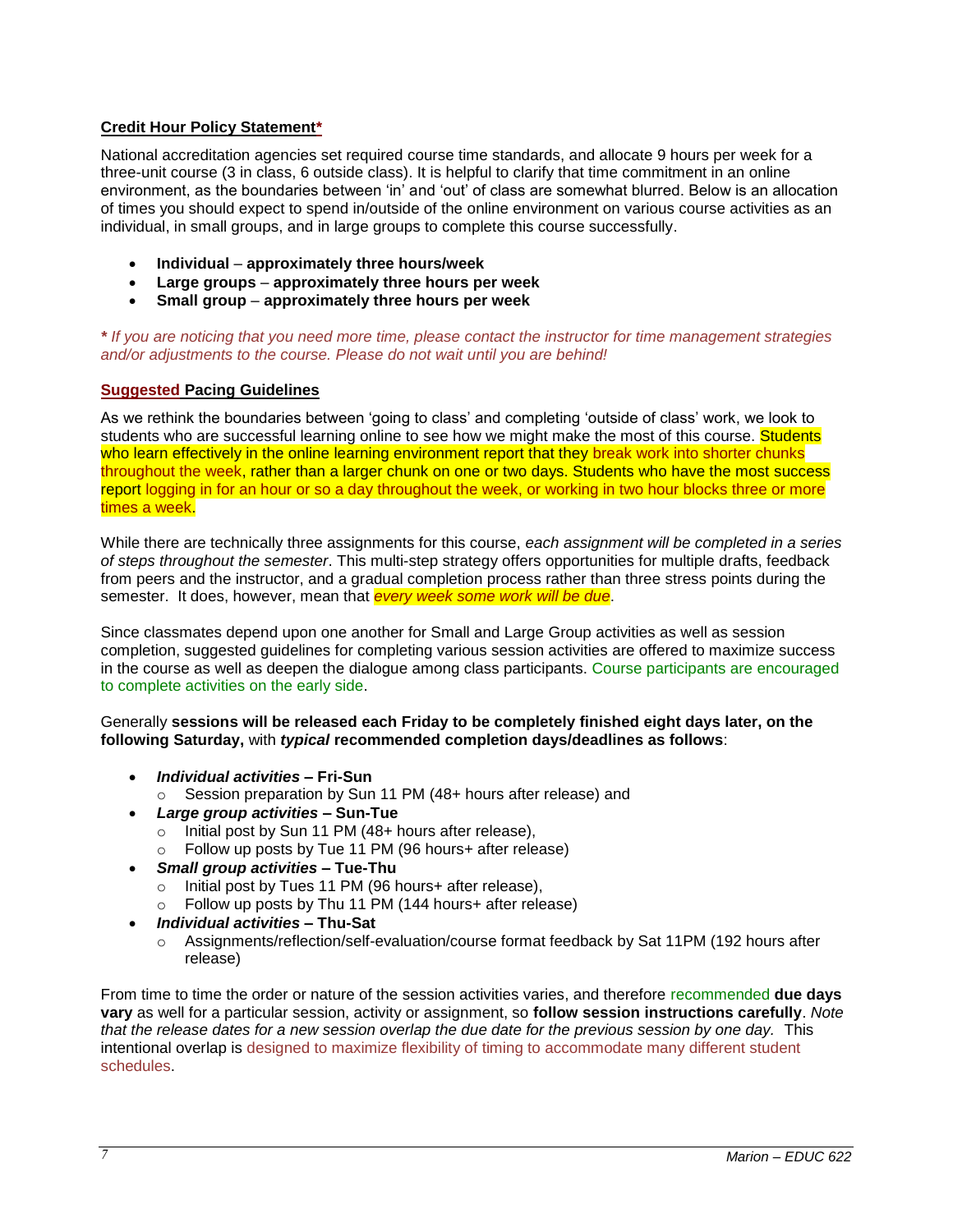### <span id="page-7-0"></span>**Course Assignment Details**

#### **60 points – Assignment One: Scholarly Research Practices**

#### *The objectives for this assignment are to:*

- *Participate as a scholar in* **individual, small group and large group activities** relevant to critiquing, conducting, writing up, and publishing educational research, as developed in the **Scholarly Research Practices Assignment.**
- *Use systemic research practices and procedures* to identify an issue, craft a research question, search the literature, plan appropriate methodology, address Human Subjects concerns, collect and analyze data, and determine implications of a research study, as practiced in the practitioner research mini-study for the **Scholarly Research Practices Assignment***.*

Throughout the semester you will engage in primarily in three levels of scholarly dialogue. You may not engage in every level every week. Activities at each level build on the prior level as follows:

- *20 points* **Individual:** This level of engagement involves session preparation and reflection, which contributes to assignment construction. **This investment of time is critical to success in the course**. Preparation involves reading/watching to prepare for session activities. Reflection involves searching, thinking, reflecting, and writing about *a research topic using appropriate conventions*. You will also have opportunities to reflect on *your development as an educational researcher* by evaluating your level of engagement, quality of interaction, and commitment to accepted research practices. Both dimensions of individual effort are captured in a number of ways but primarily through entries in a **reading response, reflection journal or a course check-in response for 2 points per week, as well as completion of assignments.**
- *20 points* **Large group (typically whole class):** This level of engagement involves joining a dialogue about issues, processes and practices of education research. **Discussion forums** typically involve an initial post in response to a prompt, with follow up posts in response to classmates with guidelines. Forum prompts are structured in a way that requires concise responses rather than streams of consciousness. It will be necessary to **revisit the large group forum several times throughout the week to read through posts made before and after yours to follow the discussion.** The dialogue is captured in a number of ways but primarily through **large group forum posts and responses worth 2 points per week. Thoughtful participation in course discussions is a key part of this online learning environment.**
- *20 points* **Small group (typically two-five students):** This level of engagement functions as a debriefing, and peer feedback area each week. Peer interactions in small group collegial dialogue is an important part of sifting through course material for the week and considering multiple perspectives on education research through sharing your own work. **Your active participation is critically important, and group consensus may be required.** Small group interactions are captured in a number of ways but primarily through **small group forum posts / responses worth 2 points per week, and through peer review assignments.**

Course participants are encouraged to complete activities as early as possible in the week. The large / small / individual levels of engagement are designed to teach/develop skills relevant to becoming an accomplished producer and consumer of educational research.

As adjustments are made to the course based on student learning needs, the relative weight of the three levels of scholarly endeavor may vary slightly. Scholarly critical friend dialogue grades are based on full participation in course sessions.

**The top level of Scholarly Participation is described below to set the bar high (***for the remainder of the levels of participation, see the rubric in the course header)***:**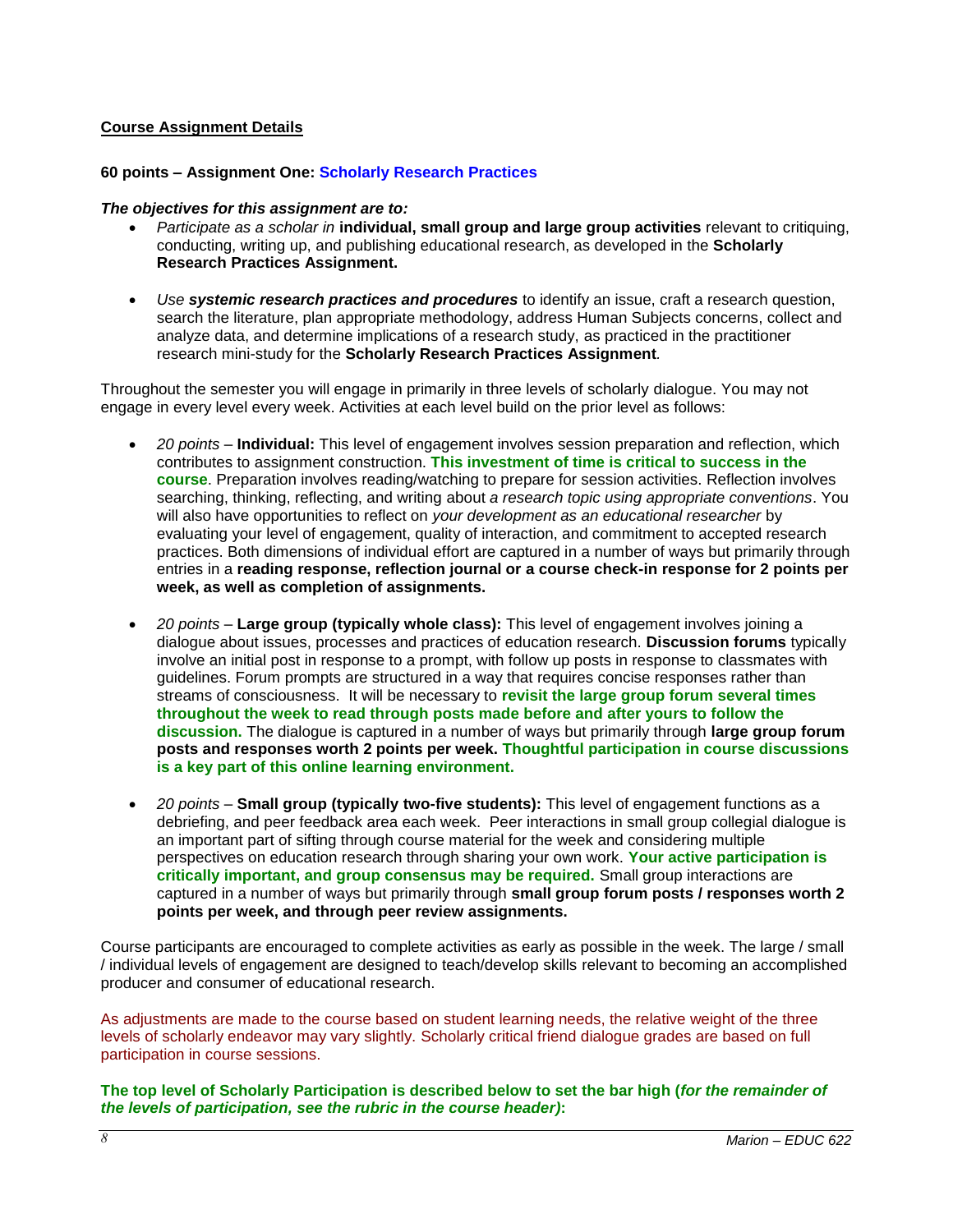### *Type 5: The interested/engaged citizen* – You:

- Leave class sessions wondering (pondering / uncertain / surprised / speculating / questioning / struck / stuck / amazed / caught up, etc.) and excited about your contributions to the dialogue and how those of others impact your thinking
- Challenge other group members (small and large) respectfully
- Ask insightful questions
- Make contributions that extend the class readings/viewings/events/issues
- Refer to specific lines in the text and relevant classroom experiences when appropriate
- Participate regularly and feel a sense of belonging with the group (inclusion with them, responsibility for them)
- Share the collective spaces, neither dominating nor intimidating others nor staying in the shadows
- Are well prepared by thorough reading and thinking BEFORE joining the group
- Demonstrate clear evidence of engagement, critical friend skills, comments based on specific reliable sources, and provide a reflective interface with all course readings / viewings / browsings.

### **60 points – Assignment Two: Peer Review**

The objectives for this assignment are:

- *Demonstrate expertise in one-on-one Peer Review* by responding to early of drafts of written work by peers, as learned through the **Peer Review Assignment**.
- *Employ a well-trained critical eye to critique published research* through looking into the credentials of a research scholar, determining the impact on the field using the Social Science Citation Index, ascertaining if appropriate research procedures were employed, and discerning whether the conclusions made flow from the data presented, as developed while writing an Article Review for the **Peer Review Assignment**.

Peer review in educational research refers to screening of submitted proposals or manuscripts, and encourages authors to meet accepted standards of their discipline. It is designed to prevent dissemination of irrelevant findings, unwarranted claims, unacceptable interpretations, and personal views. Publications that have not undergone peer review are likely to be regarded with skepticism by scholars and professionals.

An important part of conducting educational research is development of a critical eye for quality and reliability of text, a process that forms the underpinning of Peer Review. In this course we will explore the process of peer review in two ways: by serving as 'critical friends' to classmates as they write up their mini-study and prepare an IRB form, completing a self review of the mini-study article, and by reviewing a published article.

- *40 points (8 points / each of 5 reviews) –* **Review of classmates' written drafts of text**
- *15 points* **Review of a published research article**
- *5 points –* **Self evaluation of mini-study research article**

**Review of classmate's written text** – This activity is equally important for developing the reviewer's critical eye as for providing helpful suggestions for a peer. Peer review is an important skill of an education researcher. **Five times during the semester** students will provide focused feedback to a classmate on drafts of various assignments using Peer Review strategies on: draft sections of the mini-study research write up, and an Institutional Review Board (IRB) practice form.

**Peer feedback forms** will be provided to facilitate development of an accomplished critical eye. In addition to suggesting ways to improve for a peer, you will reflect on your own development as a peer reviewer. Scoring guidelines will be provided. **Time is of the essence** when responding to classmates' text, so negotiate due dates with your partner peer reviewer to meet the needs of each author.

You should all aim high to be the Critical Friend (CF) Advocate, as described below. For the rest of the rubric for the Peer Review Assignment see the full text in the course header.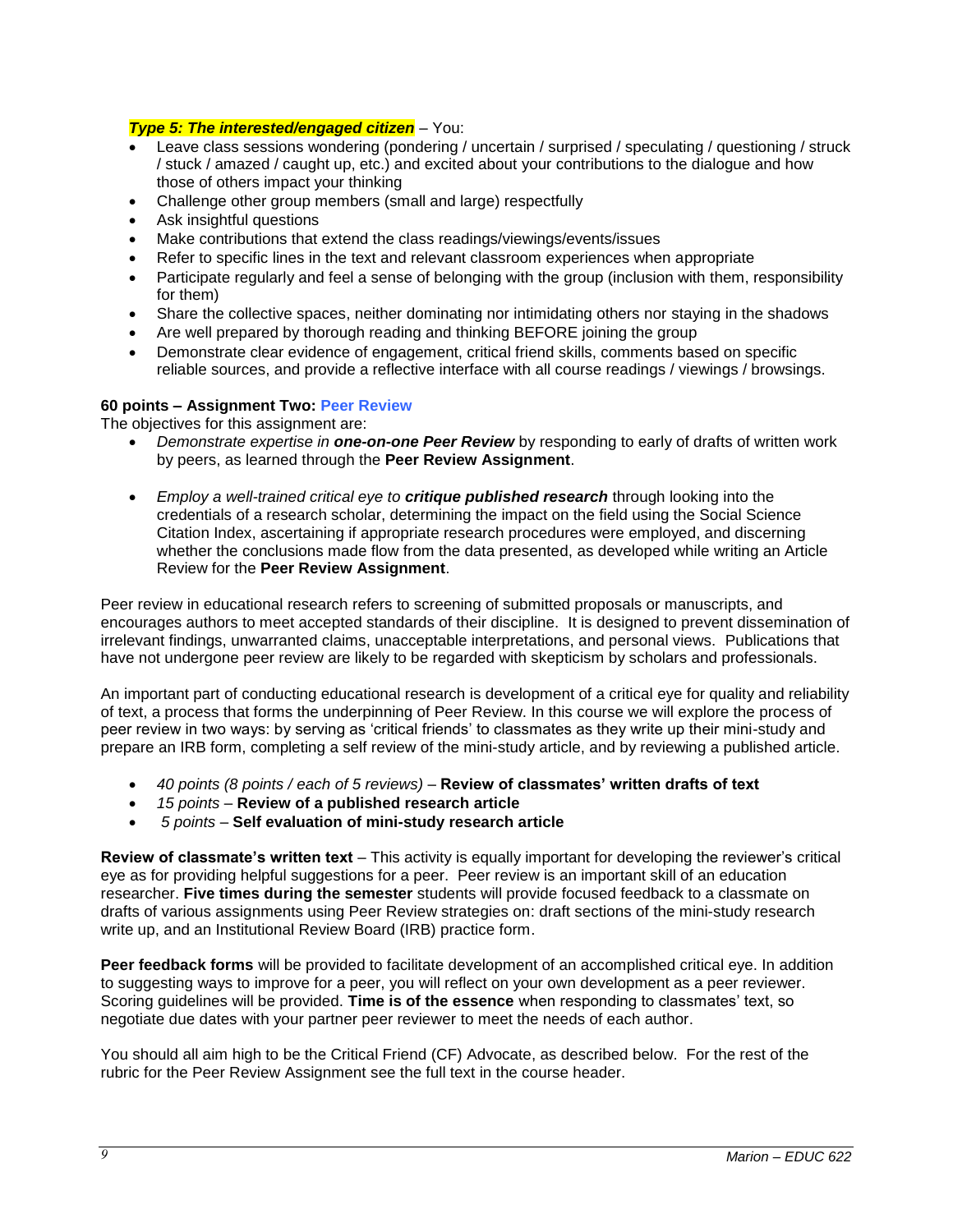#### *Type 5: The Critical Friend Advocate*

This CF listens carefully to the type of feedback requested by a partner, reads the text carefully using that lens, and provides first praise for specific strengths in the piece, and then offers multiple thoughtful specific suggestions for improvement and asks questions to stimulate thinking, and finishes with encouragement.

*Self-evaluation –* you will reflect on your work writing up the mini-study, and turn your discerning critical eye toward a critique of the article you wrote about your mini-study. A form is provided for the self-evaluation, and the grade is based on the thoughtful and honest appraisal of each element of your research article.

*Review of a published research article* – Research does not occur in a vacuum, so an important part of your educational research learning process will involve searching for, reading, and assessing the caliber of published research for its relevance to your study, your practice more generally, and the field. Early in the semester we will learn to critically examine the quality of the research behind an article. A choice of articles may be provided. Two resources are provided to help you think about what an article review accomplishes.

#### **Some helpful tips:**

University of Saskatchewan Education and Music Library Guide to Article Review **<http://library.usask.ca/education/files/Guides/crja.pdf>**

University of Alberta, Herbert Coutts

[http://www-bcf.usc.edu/~genzuk/Reviews\\_Journal\\_Articles.pdf](http://www-bcf.usc.edu/~genzuk/Reviews_Journal_Articles.pdf)

**Article Review elements generally include the following** (see assignment for details):

*Review introduction*: Bibliographic citation, overview, authorship, audience, impact using Social Sciences Citation Index

#### *Body of Review*:

Introduction (research problem/relevant literature),

Methodology (clarity, appropriateness, validity/reliability, ethical considerations, quality of analysis), Results / Findings (clearly presented, backed with evidence),

- Discussion / Conclusion (alignment of findings and conclusions, placement within findings of other studies, appropriate recommendations, limitations)
- *Review conclusion*: Reflection on the article's alignment with reader needs, timeliness, cultural sensitivity, omissions/errors, level of insight, structure appropriateness, lack of bias, level of ethical research practices, etc.
- *Credentials of the author:* What institution is the author affiliated with, where did they train, what expertise do they have in the field?

*Nature of the document*: Answer the questions, "Is this a research article? Why or why not? *Quality of writing*: Ranking the caliber of writing, clarity and freedom from errors *Article Reviewer Self-evaluation:* Using the Scholarly Critical Friend rubric, rank yourself as a reviewer

Grades for the Article Review will be based on the degree to which the guidelines described in the session have been met. This Article Review will also be used to determine whether the Graduate Writing Assessment Requirement (GWAR) has been met, with more details in the PSLO section.

#### **60 points – Assignment Three: Writing Up Research Assignment**

The objectives of this assignment are:

- *Demonstrate knowledge of elements of a traditional five-chapter research report* and ways to articulate each element using APA format, as practiced in the **Writing Up Research Assignment.**
- *Write up research in a scholarly manner by outlining the research process, findings, and implications* in a traditional formal manner that mirrors writing a Master's Thesis, as practiced when writing a draft Research Article for a practitioner research mini-study in the **Writing Up Research Assignment.**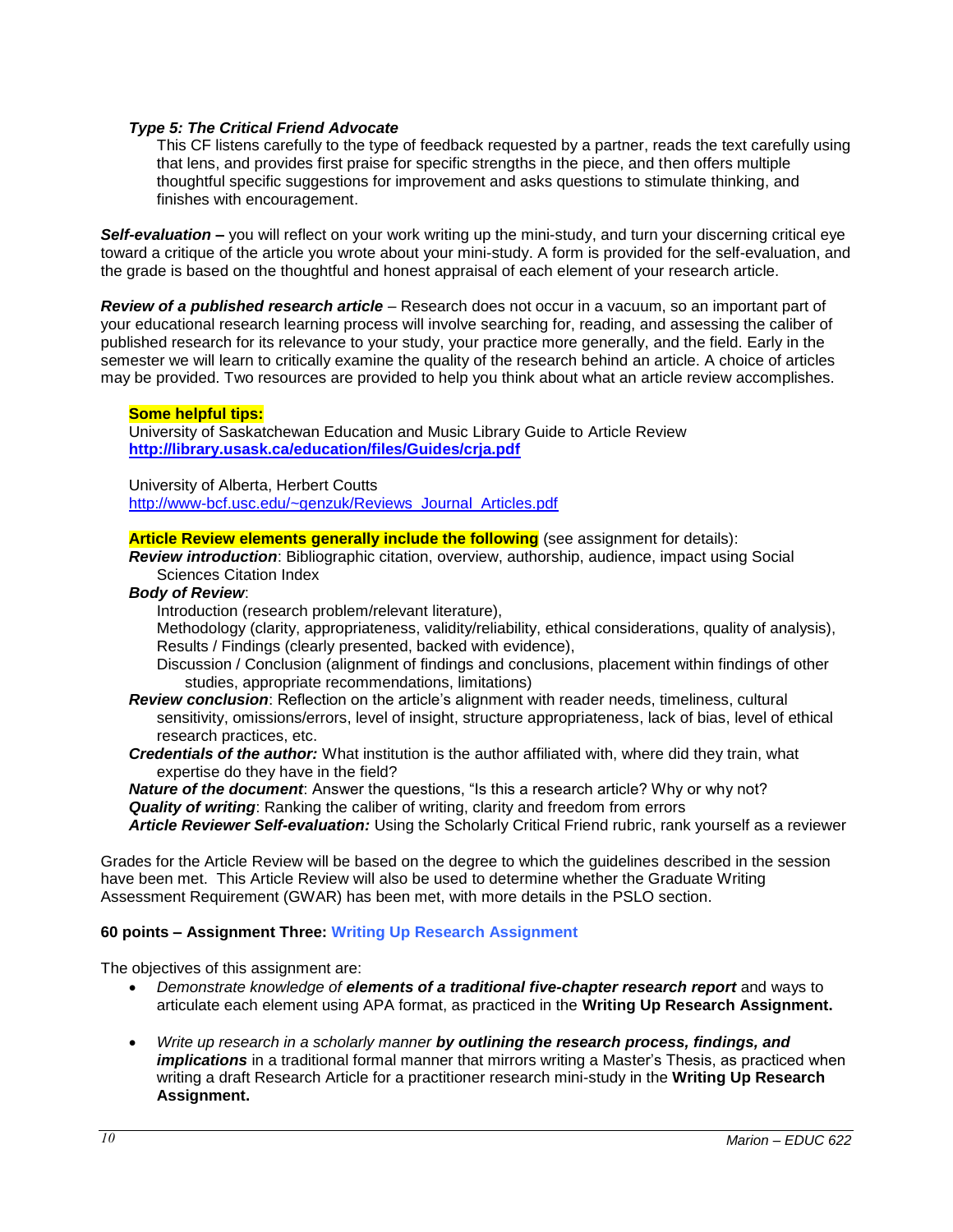All semester we will be going through the steps of the systematic research process as we engage in dialogue about our thinking and practices. In this assignment, completed throughout the 15 weeks, we will articulate that process in writing by developing an abridged version of each of the five sections of a typical research report, in the form of a research article. **This mirrors the process of writing the Master's Thesis or sharing results of a project on a poster**. Three elements make up this assignment:

- *50 points* Writing Research Article in 5 sections, 10 points for section one, 15 points each for section 2-3; 10 points for section 4/5
- *10 points* Completing Human Subjects, CSUSM Institutional Review Board (IRB) Request for Exemption form
- *Research Article –* You will document your mini-study process and findings in a 5-part Research Article format through multiple drafts. Each section of the article will evolve from our weekly individual, small group and whole group activities into a 1-2 page section that includes the key elements for a traditional research article, Master's thesis chapter, or project findings poster. Early drafts of each section will be peer reviewed by classmates. The article report sections are as follows:

*Introduction* – Statement of Problem and Research Question

- *Literature Review* Theoretical framework that clarifies lenses through which your research will be conducted, perspectives you will consider, and gaps that led to your study
- *Methodology* Plans for undertaking the research with regards to who / what / when / where / how things will be collected, analyzed, displayed

#### *Findings/Outcomes* –

Data analysis assertions backed by evidence using various data display strategies; and/or an outline of work to be completed (e.g. curriculum development/guidebook/webpage, etc.) if study involves development of materials

*Implications/Conclusions* – The "So What?" of the research endeavor, including implications, limitations, and further questions that arise from the study

**Ideal description for the Research Article / Sections of the Writing Up Research Assignment,** for the balance of the Rubric, see the Course Header.

*Outstanding* – Section is fully fleshed out, engaging, and well articulated. Well-crafted language pulls the reader into the article awaiting the next idea with interest. All parts are present, language is clear and paragraphs flow coherently from one to the next, each section is well articulated in a concise way, and all sources are listed/cited. There are no obvious errors in grammar / punctuation / spelling as checks / edits have been performed and revisions made.

- Section 1 Problem is stated clearly, research question is appropriate to explore problem, and a clear overview of study is provided
- Section 2 At least six relevant, high caliber citations (for mini-study) are used to outline pertinent knowledge in the field that serves as a foundation for understanding the issue as well as the backdrop for analysis of the study data; Key themes are identified in the literature and individual studies appropriate to the theme are cited in the text; All bibliographic references are cited
- Section 3 An appropriately chosen method is clearly described in a way that helps a reader envision the procedures to be used, including data to be collected, and the means of analysis is clearly outlined;
- Section 4 The analysis consists of assertions supported by ample evidence, extraneous evidence has not been included, and data is clearly displayed to support analysis;
- Section 5 Implications of the study are explored, as well as limitations, and further questions.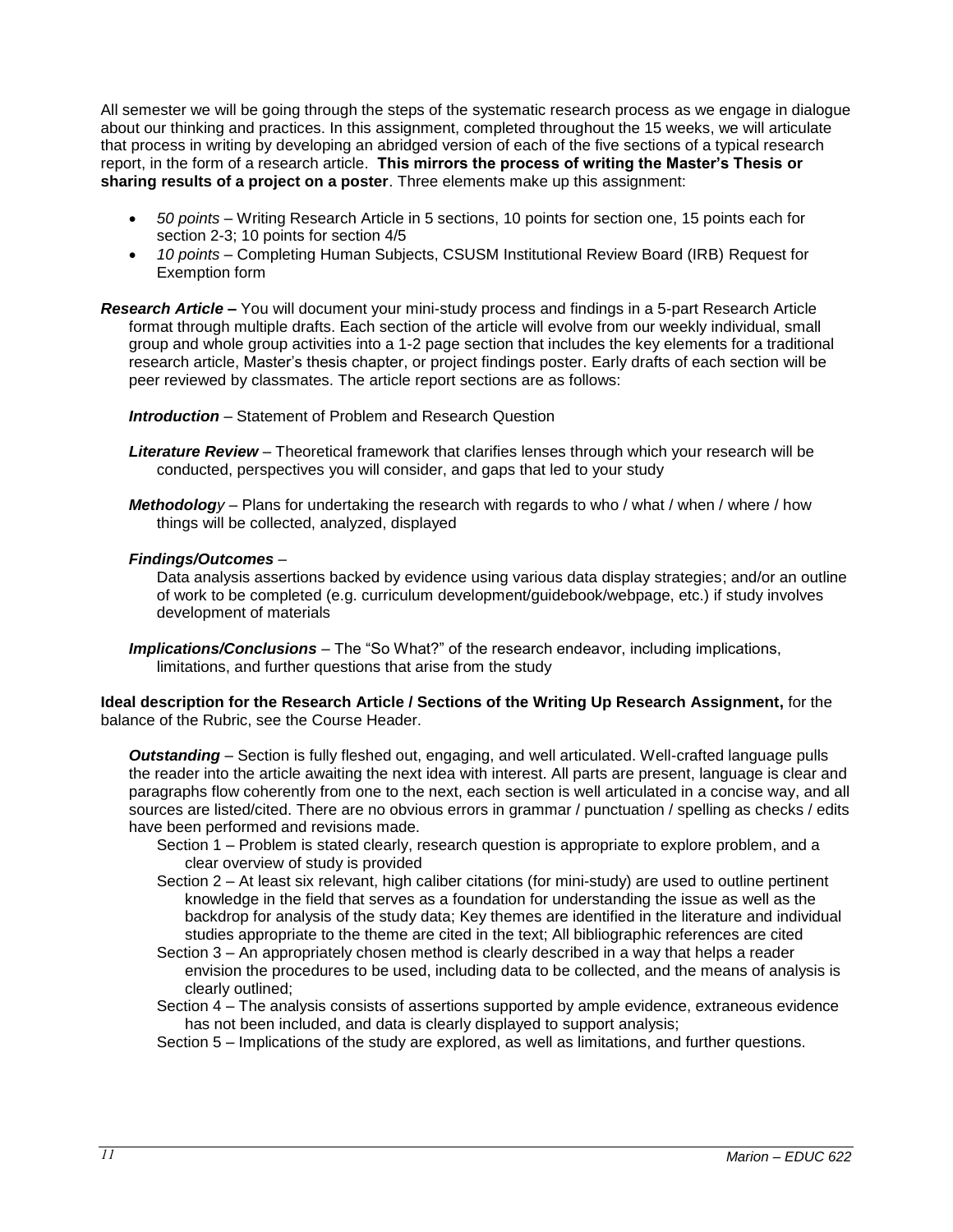*Human Subjects / IRB form* – Once the second draft of the first three sections (which form a research proposal) are complete it is time to fill in a Human Subjects form. This is required as part of the research process for your Master's especially for a thesis, but also for some projects, and must be approved by the Institutional Review Board (IRB) in order to be sure no humans are harmed. In this class we will be only practicing form completion and will not submit it to the IRB. You will work with your Chair when the time arises to prepare the appropriate form.

Depending upon the research endeavor, researchers must use the Full, Expedited or Request for Exemption research forms. This process ensures that any human beings studied are safe from harm or exploitation. After completing several training modules, **you will practice completing the Request for Exemption form**, answering all questions in accordance with the requirements of that form. Those who have settled on a research topic and determined with their Chair that they need the expedited form may substitute its completion for this part of the assignment. Speak to the instructor about that option.

A scoring rubric will be provided in the session in which you complete the form. If you download the form with a Macintosh computer, be sure to follow the Special Instructions for Mac users provided on the website. Forms are available at:<http://www.csusm.edu/gsr/irb/forms.html>

#### *Target description of ideal Human Subjects / IRB form (for the remainder of the rubric see the full text in the Course Header)*

**Outstanding –** All information is completely filled out, with each prompt/question answered fully. Details about the study match those in the Research Proposal. Answers are concise, focused and address specific consideration of protecting human subjects.

#### <span id="page-11-0"></span>**Final Exam Statement**

While there is no final exam for this course, Session 15 will extend into final exam week, and is a shortened session designed to reflect/wrap up/apply what we have learned.

#### <span id="page-11-1"></span>**Grading Standards**

The grading scale is out of a total possible of 180 points. **NOTE: As adjustments are made to the course in response to student learning needs, this total may vary, but each of the three assignments will still be one third of the grade.**

| A    | 167 – 180   | $93 - 100\%$ |    | $131 - 138$ | 73 – 76%    |
|------|-------------|--------------|----|-------------|-------------|
| А-   | 162 – 166   | $90 - 92\%$  | C- | $126 - 130$ | $70 - 72%$  |
| B+   | 157 – 161   | $87 - 89%$   | D+ | $120 - 125$ | $67 - 69\%$ |
| B.   | 149 – 156   | $83 - 86\%$  | D  | $113 - 119$ | $63 - 66\%$ |
| В-   | 144 – 148   | $80 - 82%$   | D- | $108 - 112$ | $60 - 62\%$ |
| $C+$ | $139 - 143$ | $77 - 79%$   | н. | ~< 108      | $< 60\%$    |

#### <span id="page-11-2"></span>**Tracking Progress**

Use the Grades tool in the left column of Moodle to track your progress in the course. Grades will be continuously updated throughout the semester.

#### <span id="page-11-3"></span>**Policy on Late Work**

All session activities and assignments should be completed and submitted into Moodle. In the event of an emergency session deadlines will be extended. In the event of an emergency situation notify the instructor and request an extended deadline. Extensions are not automatic. Late assignments may be docked up to 10% per day late.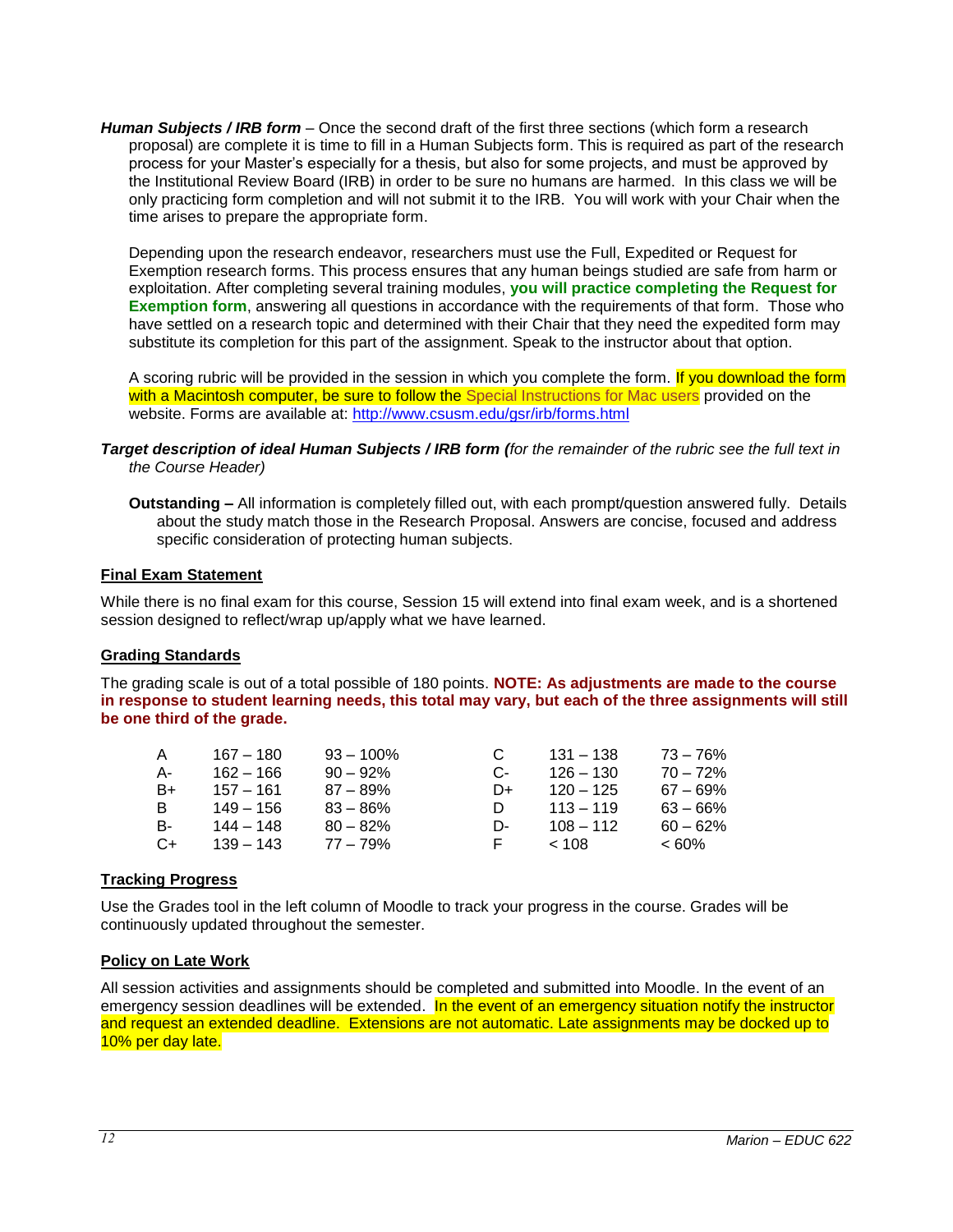# <span id="page-12-0"></span>**Tips for Success Learning Online**

- **Receiving too many emails? Use "unsubscribe" settings** in your profile to eliminate having all postings being emailed to you; there is also a checkbox to uncheck under the text box in each forum, for Discussion Subscription. Be sure it is unchecked.
- **Ask a lot of questions**. No question is silly, but suffering in silence IS a bad idea! Ask classmates or ask the instructor – we are all here to help! Use the Community Commons for questions and answers (in course header). For privacy email the instructor using course mail.
- **Problems with technology? Use the Student Help Desk** right away! They are **available by phone, email and on the bottom floor of the library through the doors facing Craven Hall, 760.750.6505, or sth@csusm.edu.**
- **Pace work online throughout the week** the most successful online students log in most days of the week for an hour +/- to complete sessions in small bites rather than at one sitting, as students who try to complete whole sessions in one sitting near the end of the week struggle in this course.
- **Read all instructions thoroughly, watch all course videos/mini-lectures, complete all assigned readings –** material in the readings is NOT repeated in other course materials
- **Complete sessions systematically** while keeping track of work completed and what is left to do, as activities in each session are built on prior activities in the same session and earlier sessions
- **Stay connected to classmates/instructor** using course mail, community commons, or request a phone call **Make assignments work for you** – let the instructor know of specific learning goals you have to be sure you reach them through adjustments of sessions / assignments as needed
- **If sessions are taking too long, immediately contact the instructor** who will make adjustments or suggest time management strategies! Do not suffer in silence!
- **Keep up with course sessions** it is hard to catch up once you get behind **Engage fully and enthusiastically in all course sessions** – come to learn! **Master's Program Student Learning Outcomes (PSLO)**

<span id="page-12-1"></span>The Master of Arts in Education Program assesses 4 Program Student Learning Outcomes (PSLO):

### **PSLO 1: Professional Dispositions** (EDUC 622)

Demonstrate interaction and communication skills that reflect professional dispositions and ethics, such as respect for diversity, educational equity, collaboration, and social justice.

**PSLO 2: Leadership Skills** (EDUC 602 or EDAD 618B)

Apply leadership skills in social justice and equity to advance the profession.

**PSLO 3: Analyze Research** (EDUC 622)

Analyze educational and/or professional research.

### **PSLO 4: Integrate Research** (EDUC 698)

Integrate research and evidence-based practices into educational and professional settings.

EDUC 622 addresses Program Student Learning Outcomes 1 and 3: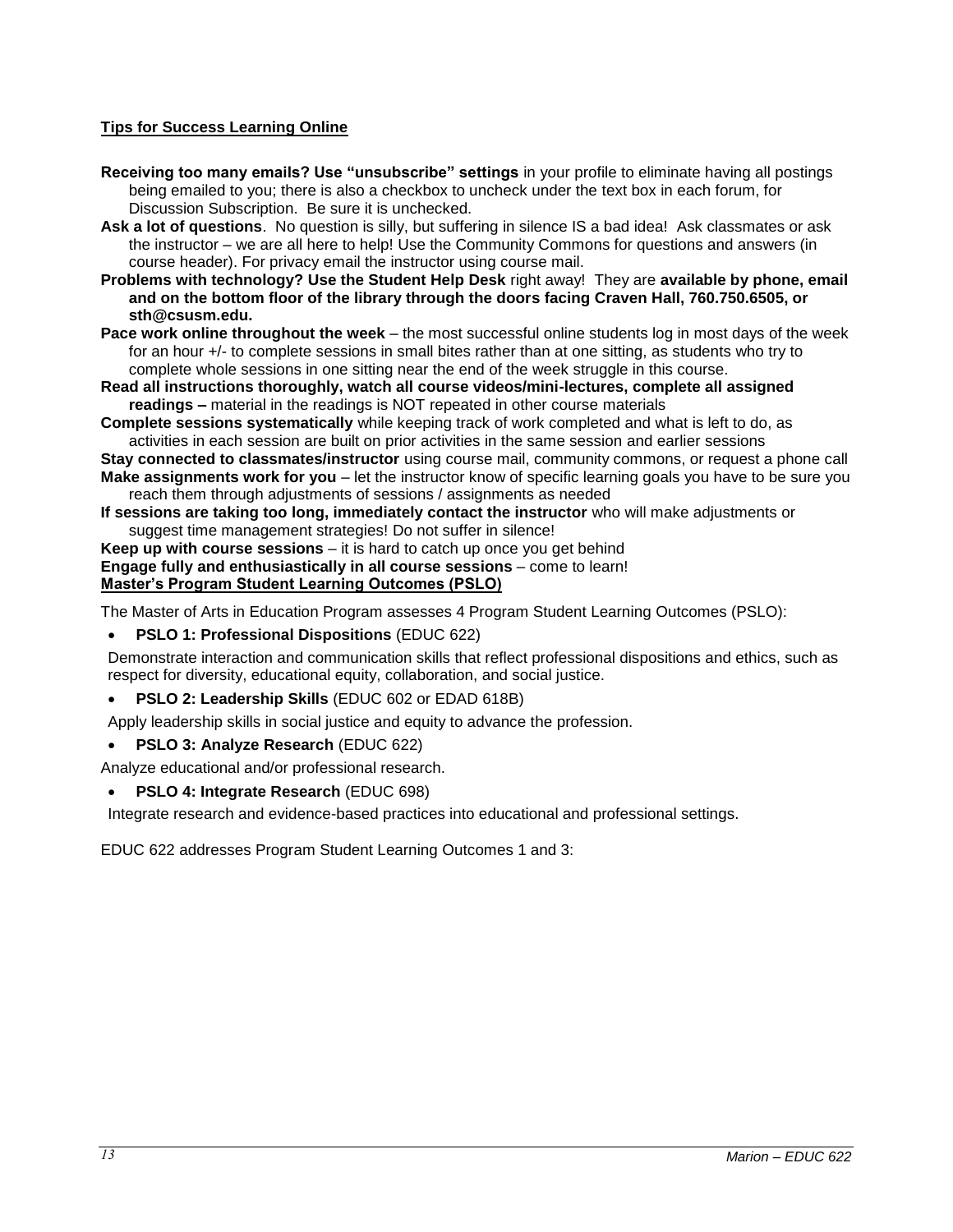### **PSLO 1 - PROFESSIONAL DISPOSITION SELF-ASSESSMENT**

<span id="page-13-0"></span>The intention of this activity is to develop awareness of, and a plan to work toward, dispositions of an accomplished teacher. The goal is to strive for a Professional Disposition Advanced Level (4 on a scale of 1-4) by the end of the MA in Education program. As you assess yourself in this activity, reflect on things you do with respect to each disposition that demonstrate ways you enact them in your professional teaching lives, as well as efforts you make to take the lead in each area.

Using the rubric provided, you will score yourself in six areas (Social Justice & Equity, Collaboration, Critical Thinking, Professional Ethics, Reflective Teaching & Learning, and Life-Long Learning), using concise examples to support your scores. You will then choose one disposition to work on for this semester, and develop an action plan for improvement. *Work on this disposition may be used as the basis for your ministudy in this class if desired*. The instructor will respond to your self-assessment and plan, and recommend revisions as needed. In the course header find the rubric that covers the six MA in Education Professional Disposition Criteria. Details of this self-assessment will be sent prior to Session Zero, and will be completed during that Session, with feedback and suggestions for revision done in Session One.

### <span id="page-13-1"></span>**PSLO 3: INTEGRATE RESEARCH/GRADUATE WRITING ASSESSMENT REQUIREMENT (GWAR)**

This PSLO is addressed with the Article Review completed in Sessions 13-14, which will be revised until you receive a passing score. GWAR refers to the Graduate Writing Assessment Requirement, and must be completed before a graduate student advances to candidacy.

This requirement can be met by an acceptable standardized test score (e.g. GMAT or GRE) or by a paper that receives a passing score. For Article Reviews that are close but not quite passing, the mini-study Research Article will also be considered for part of GWAR passage. Please visit the website for further details about this requirement. Details and the full rubric are available at: [https://www.csusm.edu/policies/active/documents/graduate\\_writing\\_assessment\\_requirement.html](https://www.csusm.edu/policies/active/documents/graduate_writing_assessment_requirement.html)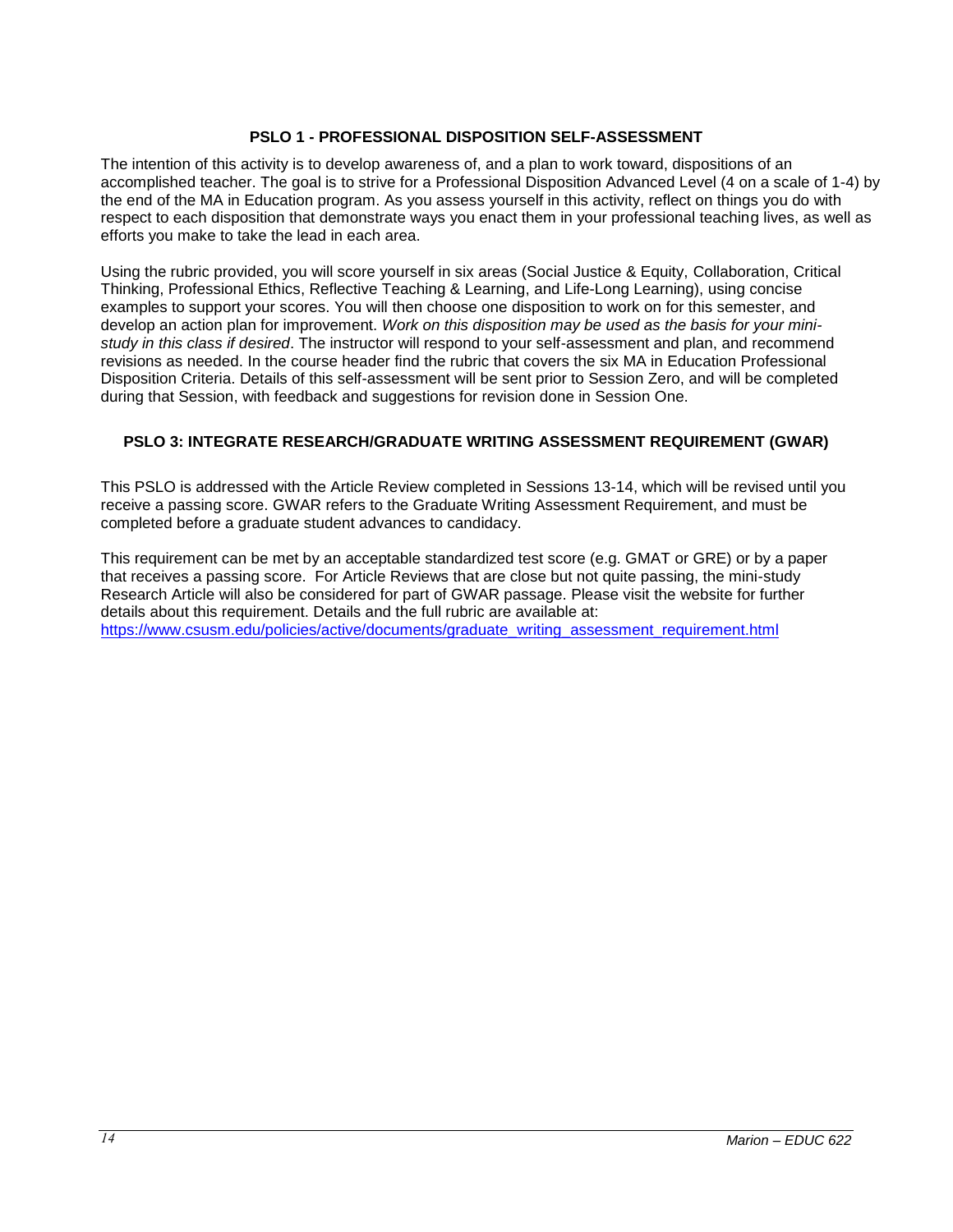# **TENTATIVE SCHEDULE/COURSE OUTLINE**

# <span id="page-14-0"></span>Subject to Change as needed

*\*During each week students work individually, in large groups, and in small group forums. All sessions involve reading/watching session materials and responding. Only additional assignments will be listed under "Assignment" so be sure to read all session instructions carefully.*

| Date                      | <b>Topic</b>                                                                                                                                                                                             | Reading/Assignment (see * above)                                                                                                                                        |
|---------------------------|----------------------------------------------------------------------------------------------------------------------------------------------------------------------------------------------------------|-------------------------------------------------------------------------------------------------------------------------------------------------------------------------|
| Session 0<br>$1/15 - 23$  | How does learning to be an<br><b>Educational Researcher work in</b><br>an online environment?<br><b>Course process and</b><br>expectations<br>Program SLO:<br>Dispositions of an Accomplished<br>Teacher | Practice course activities<br>Review syllabus<br>Update hardware and software<br>Obtain textbooks<br>PSLO 1: Self Assessment and Action Plan DUE                        |
| <b>SESSION</b>            | <b>CONSTRUCTING RESEARCH</b><br><b>PLANS</b>                                                                                                                                                             |                                                                                                                                                                         |
| Session 1<br>$1/22 - 30$  | What counts as education<br>research?<br><b>Articulating problems/issues</b>                                                                                                                             | CR Chapter 1<br>LQ Chapter 1<br>Article linked in Session 1<br>Instructor Feedback on PSLO 1/Revision DUE                                                               |
| Session 2<br>$1/29 - 2/6$ | Where does a research question<br>come from? From problem to<br>question<br><b>Section One -</b><br><b>Statement of Problem/Question</b><br><b>Section One Rubric</b>                                    | <b>CR Ch 2-4</b><br>LQ Ch <sub>2</sub><br>Research Article Draft 1 Section 1<br>Peer Review of Draft 1 Section 1<br>Revise Section 1 after Peer and Instructor Feedback |
| Session 3<br>$2/5 - 13$   | Am I the only one with that<br>question?<br>Locating and evaluating sources<br>Exploring the C.R.A.A.P. Test -<br><b>CSU Chico</b>                                                                       | CR Ch 5 & 6, and p 283-311<br>Sources 1-4                                                                                                                               |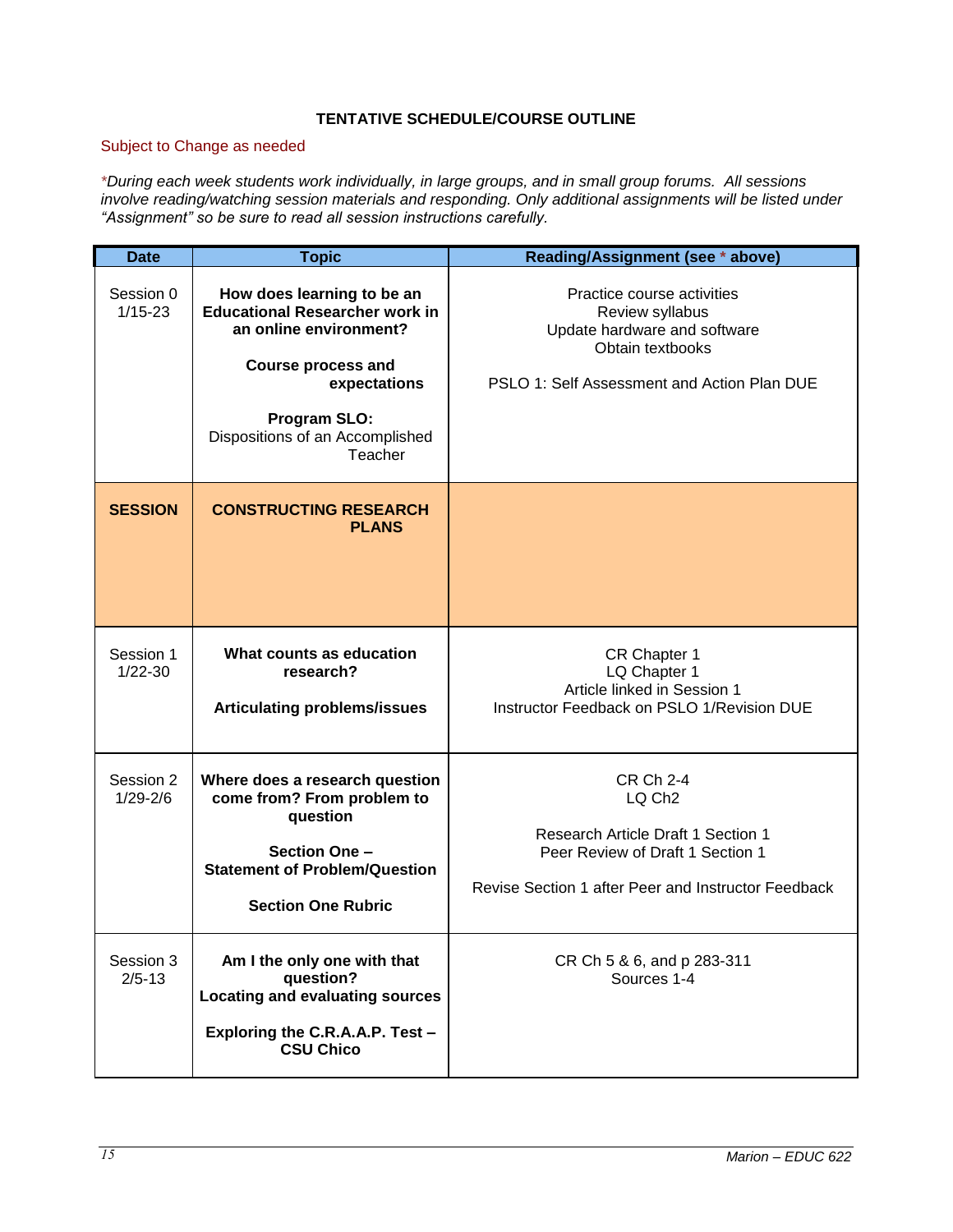| <b>Date</b>               | <b>Topic</b>                                                                                                                                                                                                                                                                                                                    | Reading/Assignment (see * above)                                                                                                                                                                                                                                                                                                                                            |
|---------------------------|---------------------------------------------------------------------------------------------------------------------------------------------------------------------------------------------------------------------------------------------------------------------------------------------------------------------------------|-----------------------------------------------------------------------------------------------------------------------------------------------------------------------------------------------------------------------------------------------------------------------------------------------------------------------------------------------------------------------------|
| Session 4<br>$2/12 - 20$  | How do I become part of the<br>larger conversation?<br>Looking for patterns and themes<br>Section Two-                                                                                                                                                                                                                          | LQ Ch 6<br>Sources 5-8<br>Draft 1 Section 2<br>Peer Review - Draft 1 Section 2                                                                                                                                                                                                                                                                                              |
|                           | <b>Review of the Literature</b><br><b>Section Two Rubric</b>                                                                                                                                                                                                                                                                    | Assign/choose research method<br>Create share sheet - Due 9/25                                                                                                                                                                                                                                                                                                              |
| Session 5<br>$2/19-27$    | ~CONSTRUCTION ZONE~<br><b>Literature Review</b>                                                                                                                                                                                                                                                                                 | Sources 9-10<br><b>Draft 2 Literature Review</b><br><b>Draft 3 Introduction</b>                                                                                                                                                                                                                                                                                             |
| Session 6<br>$2/26 - 3/5$ | What are characteristics of<br>various research methods?<br>Section Three -<br>Methodology                                                                                                                                                                                                                                      | LQ Ch 3 (minus - Permissions and Ethical Issues section<br>p. 63-69 and Fig. 3.6)<br>Share Sheet - 1 research method<br>Choose research method                                                                                                                                                                                                                              |
| Session 7<br>$3/4 - 12$   | What data might help answer the<br>question?<br>Or what question might that data<br>answer?<br><b>Data Collection</b><br><b>Section Three Rubric</b>                                                                                                                                                                            | LQ Ch 4<br>Draft 1 Section 3<br>Peer Review - Draft 1 Section 3<br>Coming up for Sessions 10 and 11<br>Over next two-three weeks, collect student data -<br>something you would collect as a normal course of<br>events - something you measure with numbers, and<br>some sort of text for analysis, related to your mini-study<br>question/plans - remove all identifiers. |
| Session 8<br>$3/11 - 19$  | <b>Ethical Principles of Research</b><br><b>Human Subjects Training</b><br><b>Institutional Review Board (IRB)</b><br>~CONSTRUCTION ZONE~<br><b>Draft Two Methodology -</b><br><b>Section Three</b><br><b>IRB Request for Exemption</b><br><b>Form</b><br>(Ask about Expedited Form<br><b>Alternative)</b><br><b>IRB Rubric</b> | LQ Permissions & Ethics pp.63-69 plus Figure 3.6<br>CITI (optional but advantageous)/ IRB Training<br>Draft 2 Section 3<br><b>Draft IRB</b><br>Peer Review - Draft IRB<br>Revise IRB based on Peer Feedback                                                                                                                                                                 |
| March 21-<br>25           | <b>SPRING BREAK</b>                                                                                                                                                                                                                                                                                                             |                                                                                                                                                                                                                                                                                                                                                                             |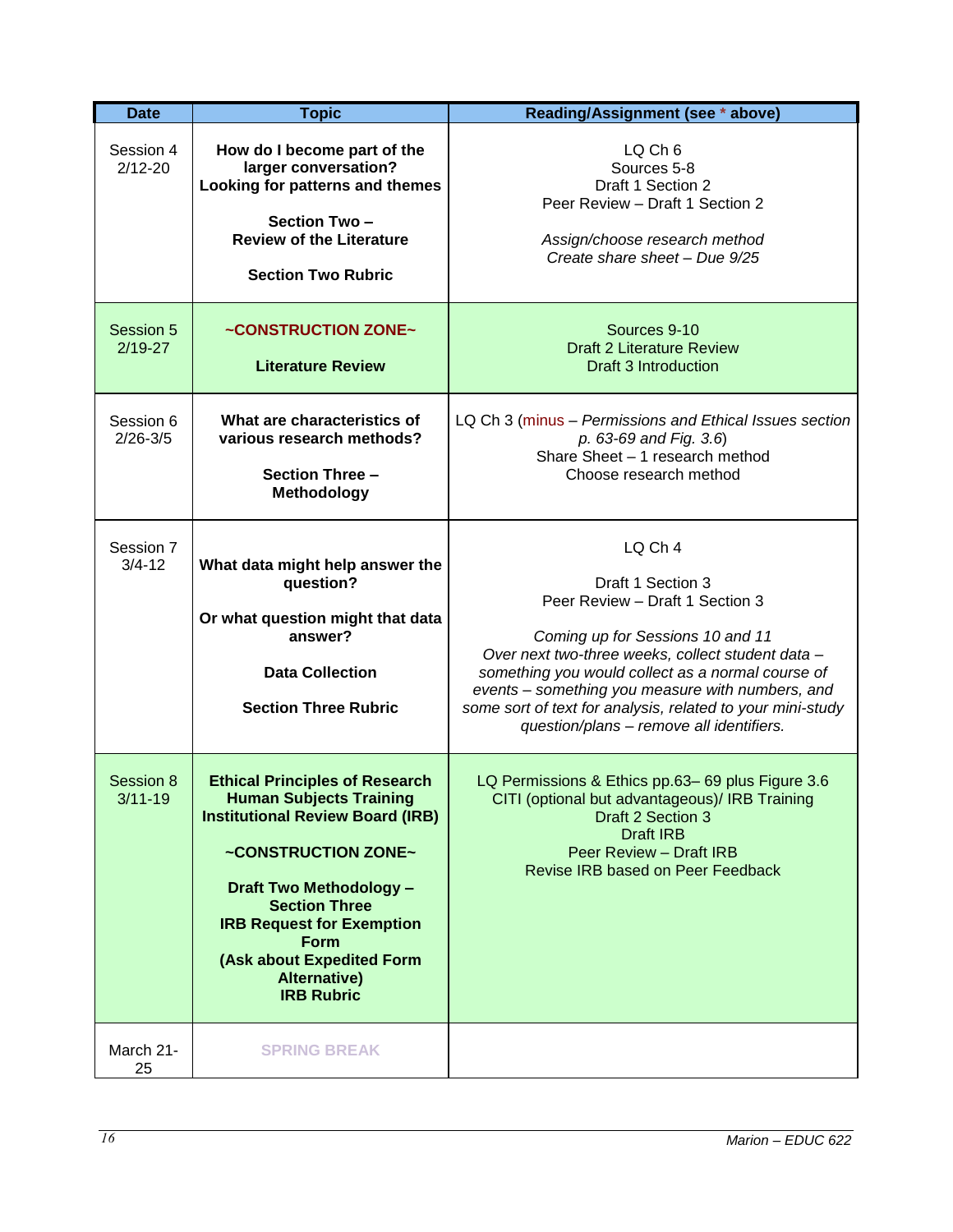| <b>Date</b>                 | <b>Topic</b>                                                                                                                                                                                           | Reading/Assignment (see * above)                                                                                                                                                             |
|-----------------------------|--------------------------------------------------------------------------------------------------------------------------------------------------------------------------------------------------------|----------------------------------------------------------------------------------------------------------------------------------------------------------------------------------------------|
| <b>SESSIONS</b><br>$9 - 12$ | <b>DEEP THINKING</b><br><b>DATA ANALYSIS &amp;</b><br><b>CONCLUSIONS</b><br><b>SECTIONS 4 &amp; 5</b>                                                                                                  |                                                                                                                                                                                              |
| Session 9<br>$3/25 - 4/2$   | <b>Crafting measurement tools</b><br>How does organizing and<br>displaying data assist in<br>analysis?<br>Asking good questions, making<br>good observations, recording<br>what we see/hear/experience | Readings on crafting tools and recording data<br>Create measurement tools<br>Reminder you need to have collected two forms of data<br>for Sessions 10 and 11 (Qualitative then Quantitative) |
| Session 10<br>$4/1 - 9$     | How does organizing and<br>displaying data assist in<br>analysis?<br><b>Qualitative Data Analysis</b><br><b>Displaying Data</b><br><b>Making Assertions</b>                                            | $LQ$ Ch 5<br>Data Analysis                                                                                                                                                                   |
| Session 11<br>$4/8 - 16$    | How does organizing and<br>displaying data assist in<br>analysis?<br><b>Quantitative Data Analysis</b><br><b>Displaying Data</b><br><b>Making Assertions</b>                                           | <b>CR Ch 15</b><br>Data Analysis                                                                                                                                                             |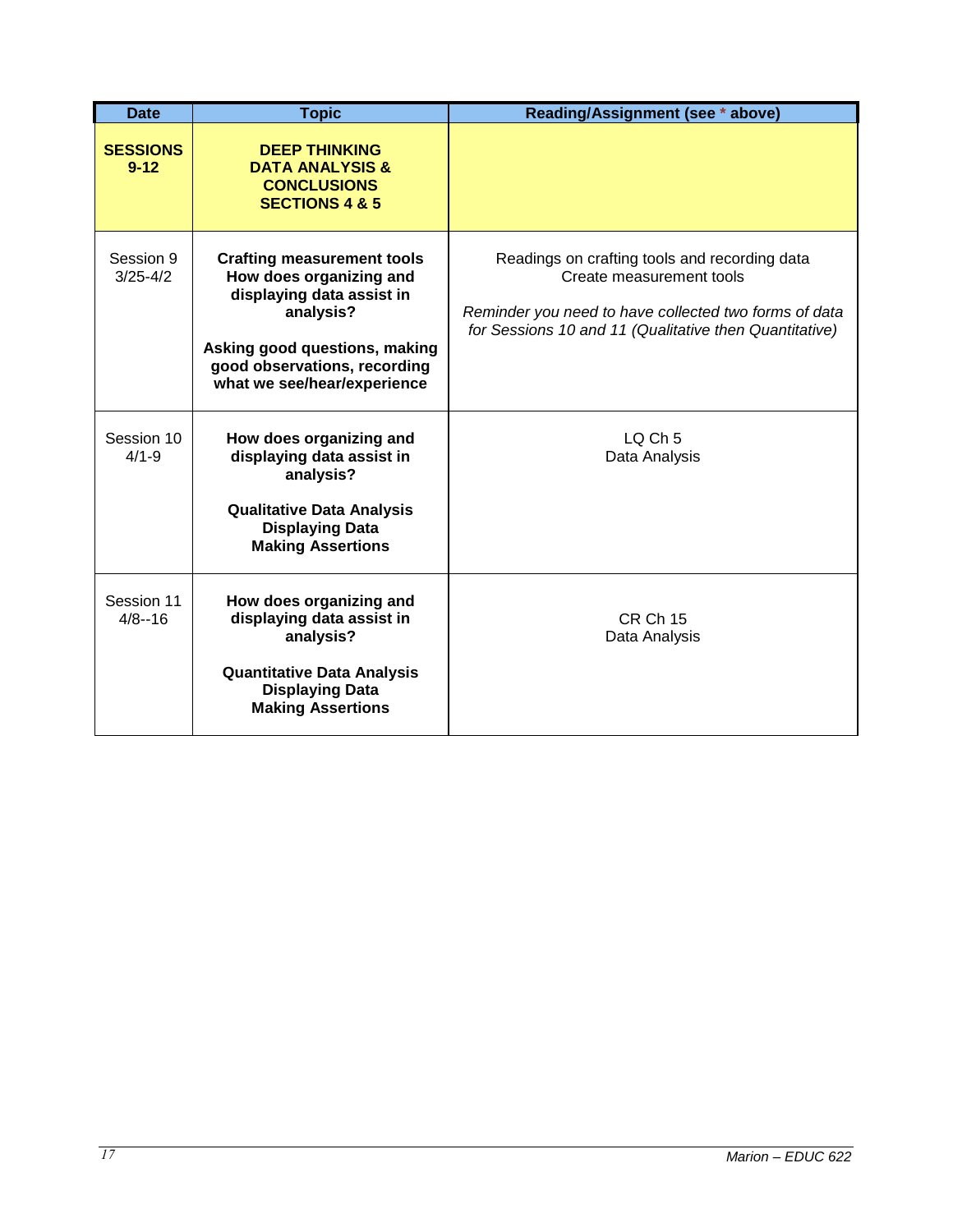| <b>Date</b>                 | <b>Topic</b>                                                                                                                                                                                                                                                                                                                                                                                                                                                                       | Reading/Assignment (see * above)                                                                                                                                                                                                                                                                                                                                                                                                            |
|-----------------------------|------------------------------------------------------------------------------------------------------------------------------------------------------------------------------------------------------------------------------------------------------------------------------------------------------------------------------------------------------------------------------------------------------------------------------------------------------------------------------------|---------------------------------------------------------------------------------------------------------------------------------------------------------------------------------------------------------------------------------------------------------------------------------------------------------------------------------------------------------------------------------------------------------------------------------------------|
| Session 12<br>$4/15 - 23$   | How do we make a case/claim<br>and back it with evidence?<br>What about counter-arguments?<br>How do we share the outcomes<br>of a project in a way that solves<br>the problem or answers the<br>question?<br>Section Four - Findings /<br>Making a case or Outlining a<br><b>Project Outcome</b><br>What are the implications of<br>findings/outcomes?<br>On the field? On practice?<br>Section Five - Implications - So<br>what?<br>Section 4/5 Rubric and Peer<br><b>Review</b> | CR Ch 7-10 & Conclusions pp. 244-248<br>Draft 1 Section 4 & 5<br>Peer Review Draft 1 Section 4/5<br><b>Research Article Self Evaluation DUE</b><br><b>OPTIONAL READING</b><br>CR Ch 12-14,16 & 17<br><b>OPTIONAL EDITING</b><br><b>Research Article Sections One - Five</b><br>Revisiting/Revising<br>Change tense<br><b>Confirm Internal Consistency</b><br>of Argument<br>Edit style & form<br><b>Using final Research Article Rubric</b> |
| <b>SESSION</b><br>$13 - 14$ | <b>PUTTING YOUR</b><br><b>CRITICAL EYE TO WORK</b><br><b>ARTICLE REVIEW</b>                                                                                                                                                                                                                                                                                                                                                                                                        |                                                                                                                                                                                                                                                                                                                                                                                                                                             |
| Session 13<br>$4/22 - 30$   | <b>Elements of an Article Review</b><br><b>Article Review Guidelines</b><br><b>Final Research Article Rubric</b><br>~PARTIAL CONSTRUCTION<br>ZONE~<br><b>Sample Article Reviews</b>                                                                                                                                                                                                                                                                                                | <b>Read article</b><br>Draft 1 Article Review -<br>Suggested Date = Due 4/29 or 30 by 11 PM<br><b>Negotiate Due Date with your Peer Reviewer</b><br>Work on PSLO 3: Graduate Writing Assessment (GWAR)                                                                                                                                                                                                                                      |
| Session 14<br>$4/29 - 5/7$  | ~ CONSTRUCTION ZONE~<br><b>Peer Feedback</b><br><b>Article Review Guidelines</b><br><b>Rubric</b><br><b>GWAR Rubric</b>                                                                                                                                                                                                                                                                                                                                                            | Peer Feedback<br>Suggested Date = Due $5/2 - 5/3$ by 11 PM<br><b>Negotiate Due Date with your Peer Reviewer</b><br><b>Draft 2 Article Review - DUE</b><br>Revise as needed to pass PSLO 3: GWAR                                                                                                                                                                                                                                             |